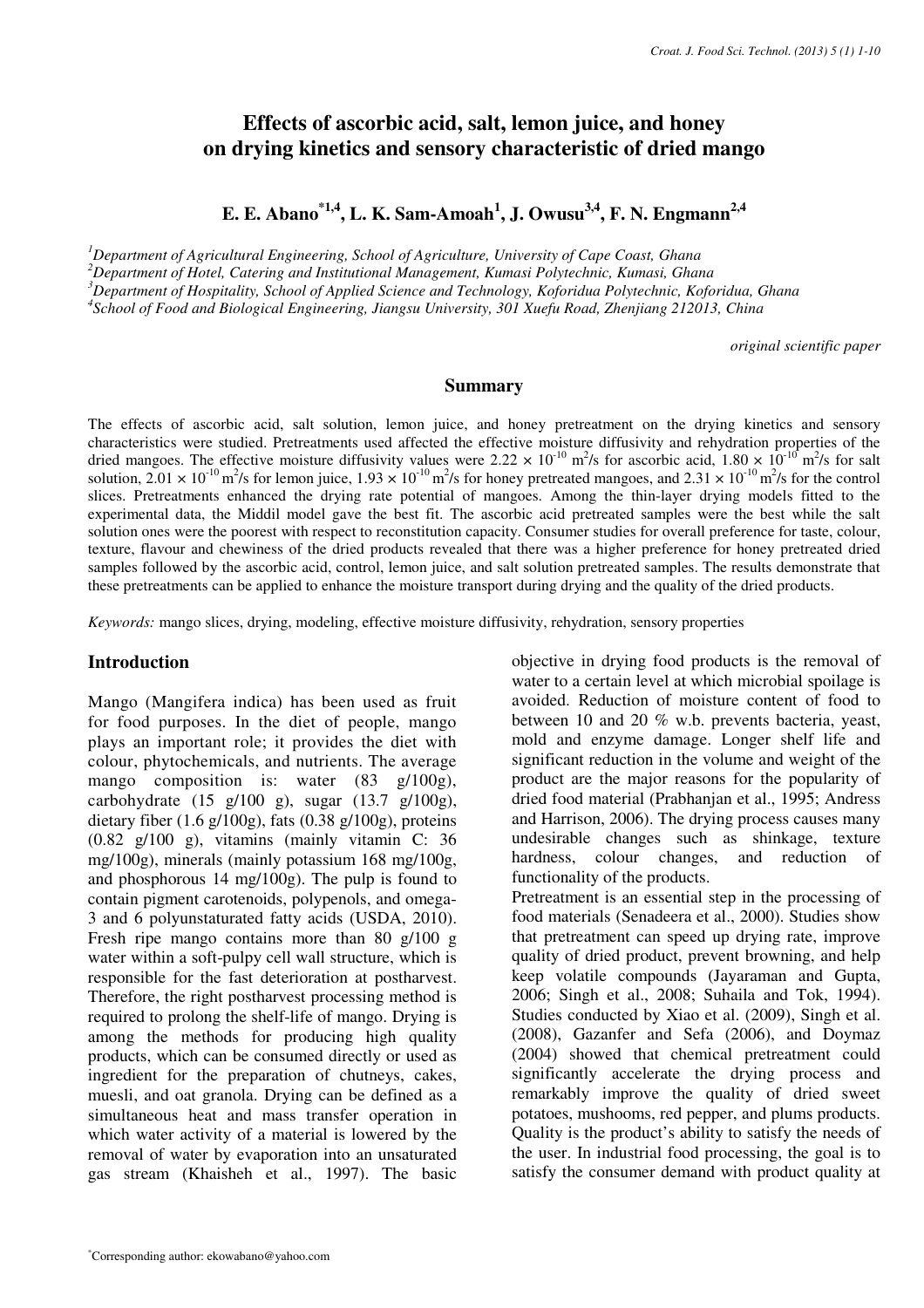a least cost. Quality is usually characterized by its nutritional value in terms of vitamin loss and protein denaturation, safety (browning, level of microbiological and toxicological contaminants) and acceptability with respect to colour, aroma, texture etc (Timoumia et al., 2007; Vadivambal and Jayas, 2007). Freshness, expected appearance, flavor, texture etc are indicators of good quality.

Therefore, the objective of the study was to investigate the effect of ascorbic acid, lemon juice, salt solution, and honey as pretreatments on drying kinetics such as moisture diffusivity, rehydrated properties and sensory characteristics (taste, flavour, colour, texture, and chewiness) of the dried mangoes.

## **Materials and Methods**

### *Sample preparation*

Fresh mango fruits from the Kent cultivar were procured from the 'Abura' Market, Cape Coast, Ghana, and brought to the laboratory to find the initial moisture content according to AOAC (1990) method. The mangoes were cleaned, washed, peeled, and stone removed. It was sliced manually into 5 mm thickness with a sharp knife before pretreatment. The initial total soluble solid (Brix) was determined by refractometry to be 15.4 °Brix. Uniform slices of dimension  $(6.0 \times 3.0 \text{ cm})$  were subjected to pretreatment of Ascorbic acid ( AA, 4.17 mg/mL), salt solution  $(SS, 0.011 g/mL)$ , lemon juice  $(LJ, 0.5 v/v)$ , and honey dip (HD,  $0.3 \text{ v/v}$ ) for 10 minutes.

## *Air drying*

After the removal of the samples from the various solutions, they were drained and blotted with absorbent paper to remove excess solution. The samples (120g) were dried in thin layers on a round stainless steel meshed bowl and dried at a temperature of 70  $^{\circ}$ C in a Gallenkamp (Sanyo OMT oven) cabinet dryer. Selection of this temperature was on the basis of industrial practices and optimization studies carried out on a previous study (Abano and Sam-Amoah, 2011). During drying, the samples were weighed with a Satorius 2200S (Germany) balance of an accuracy of 0.01g every 2 h interval till the dynamic equilibrium between the sample moisture content and drying air humidity was reached, when the sample weight became constant. The average moisture content was used to plot the drying characteristic curves for the various pretreated mango slices with a dimensionless moisture ratio against drying time. On completion of drying, the

samples were cooled in desiccators and packed into tightly zipped transparent bags for further analysis.

## *Drying kinetics of mango slices*

The drying kinetics of mango slices were expressed in terms of empirical models, where the experimental data obtained was plotted in the form of a dimensionless moisture ratio (MR) against drying time (expressed in h). Fick's second law of diffusion Eq. [1] has been widely used to describe the drying process during the falling rate period for agricultural materials

$$
\frac{\partial M}{\partial t} = D_{\rm eff} \nabla^2 M \tag{1}
$$

Eq. [1] is solved by Crank (1975) for an infinite slab, assuming undimensional moisture movement volume change, constant temperature and diffusivity coefficient, and negligible external resistance. The solution is of the form:

$$
MR = \frac{M - M_e}{M_0 - M_e} = \frac{8}{\pi^2} \sum_{n=0}^{\infty} \frac{1}{(2n+1)^2} \exp\left[\frac{-\left(2n+1\right)^2 \pi^2 D_{\text{eff}} t}{4L^2}\right] \tag{2}
$$

For long drying times, Eq. [2] simplifies to a limiting form of the diffusion equation as given by Eq. [3]

$$
MR = \frac{M - M_e}{M_0 - M_e} = \frac{8}{\pi^2} \exp\left(\frac{-\pi^2 D_{\text{eff}} t}{4L^2}\right) \tag{3}
$$

From Eq. [3], *Deff* of the mango slices was obtained from the slope  $(K)$  of the graph of natural logarithm of MR (*lnMR*) against the drying time. *lnMR* versus time results in a straight line with negative slope and *K* is related to  $D_{\text{eff}}$  by Eq [4].

$$
K = \frac{\pi^2 D_{\text{eff}}}{4L^2} \tag{4}
$$

where  $MR$  is the dimensionless moisture ratio,  $D_{\text{eff}}$  is the effective moisture diffusivity  $(m^2/s)$ , *L* is half the thickness of slice of the sample (m), *M* is the moisture content at any time,  $t$ ,  $M_e$  is the equilibrium moisture content, and *Mo* is the initial moisture content.

The drying curves were fitted to the Page (1949) and Midilli et al. (2002) semi-empirical drying model (Eq. 5 and 6 respectively) widely used in scientific literature to describe the thin-layer drying kinetics of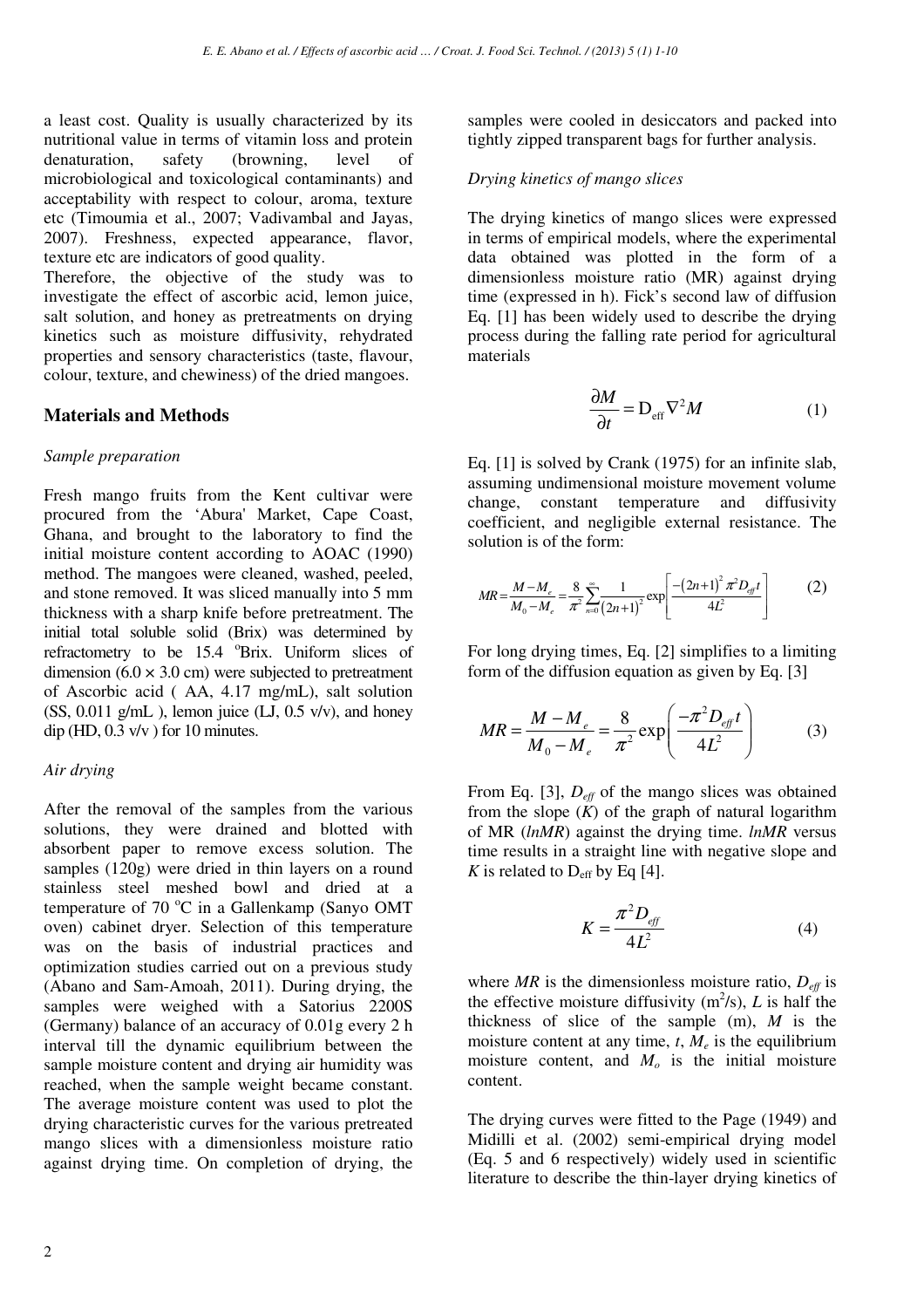fruits and vegetables. *k* is the drying rate constant in  $h^{-1}$ , *n*, *a*, *and b* are the dimensionless model parameters, and *t* is the process time in h.Regression and correlation analysis are very useful tools in modeling the drying behavior of biological materials (Erbay and Icier, 2008). The primary criteria used to determine the goodness of fit to the Page (1949) and Midilli et al. (2002) models were the determination coefficient  $(R^2)$  [Eq. 7], the mean absolute error (MAE) [Eq. 8] and the reduced chi-square  $(\chi^2)$  [Eq. 9]. The highest R<sup>2</sup>, lowest  $\chi^2$ and MAE were used to determine the goodness of fit. Several workers have used these criteria to select the best models for drying mistletoe (Köse and Erentürk, 2010), onion slices (Mota et al., 2010), aromatic plants (Akpinar, 2006), olive leaves (Erbay and Icier, 2008), okra (Doymaz, 2005), thyme (Doymaz, 2010), and aloe vera (Vega-Galvez et al., 2007).

$$
MR = \exp(-kt^n) \tag{5}
$$

$$
MR = a \exp(-kt^{n}) + bt
$$
 (6)

$$
R^{2} = \frac{N \sum_{i=1}^{N} M R_{\text{pred},i} M R_{\text{expt},i} - \sum_{i=1}^{N} M R_{\text{pred},i} \sum_{i=1}^{N} M R_{\text{expt},i}}{\sqrt{\left(N \sum_{i=1}^{N} M R_{\text{pred},i}^{2} - \left(\sum_{i=1}^{N} M R_{\text{pred},i}\right)^{2}\right)\left(N \sum_{i=1}^{N} M R_{\text{expt},i}^{2} - \left(\sum_{i=1}^{N} M R_{\text{expt},i}\right)^{2}\right)}}
$$
(7)

$$
\text{MAE} = \frac{1}{N} \sum_{i=1}^{N} \left| MR_{\text{expt},i} - MR_{\text{pred},i} \right| \tag{8}
$$

$$
\chi^2 = \frac{\sum_{i=1}^{N} \left( MR_{\text{expt},i} - MR_{\text{pred},i} \right)^2}{N - z}
$$
(9)

where  $MR_{\text{expti}}$  and  $MR_{\text{pred,i}}$  are the experimental and predicted dimensionless *MR* respectively, i is the experimental observation in a given N total number of observations, and z is the number of constants in the model. The constants of the models were determined with nonlinear regression of SPSS 16.0 (2007).

#### *Rehydration characteristics*

The rehydration tests were conducted to assess the reconstitution qualities of the dried mango slices. Five grams of the dried samples was soaked in 200 mL of water for 10 minutes at room temperature. The ratio of mass of rehydrated and dried samples was used to find the rehydration ratio (RR) [Eq. 10] and coefficient of rehydration (COR) [Eq. 11].

$$
RR = \frac{C}{D} \tag{10}
$$

$$
COR = \frac{C}{D} \times \frac{100 - A}{100 - B} \tag{11}
$$

where *A* is the moisture content of samples before drying  $(\% \text{ w.b})$ , *B* is the moisture content of the dried samples ( $\%$  w.b),  $C$  is the mass of the sample after soaking (g), and *D* is the mass of the samples before soaking (g).

#### *Sensorial analysis*

A 20-member semi-trained panel evaluated the quality of the dried mango slices in terms of their physio-organoleptic properties such as taste, flavour, colour, texture, and chewiness. The most preferred sample was also recorded from the sensory analysis. The panelists were asked to check the dried mango slices employing the quantitative descriptive analysis on structured hedonic test (scale from  $1 =$  extremely poor to  $7$  = excellent) using the technique suggested by Larmond (1985).

#### **Results and Discussion**

#### *Hot air drying*

The moisture content of the fresh ripe mango slices for both the control and the pretreated samples was found to be in the range of  $82.3 \pm 1.75$  % (w.b) which reduced to 11.91 % wet basis (14.0 % dry basis) and 20.09 % (25.0 dry basis) after air drying at 70 °C for 14 h. Fig. 1 displays the variation in moisture content with drying time for the control and various pretreated mango slices. The analysis of variance of the mean moisture content as a function of drying time is shown in Table 1. As expected, the moisture loss followed an exponential decay and it took nearly 14 h of drying to reduce moisture in the fresh mangoes to equilibrium moisture content. It can be seen that after 14 h of drying, the honey dip (HD) pretreated sample retained the highest amount of moisture  $(20.09\%$  w.b), followed by the control (CO) samples (17.29  $\%$  w.b), the salt solution (SS) samples (16.95  $\%$  w.b), the lemon juice (LJ) samples (12.28 % w.b) and finally the ascorbic acid (AA) pretreated samples (11.91 % w.b).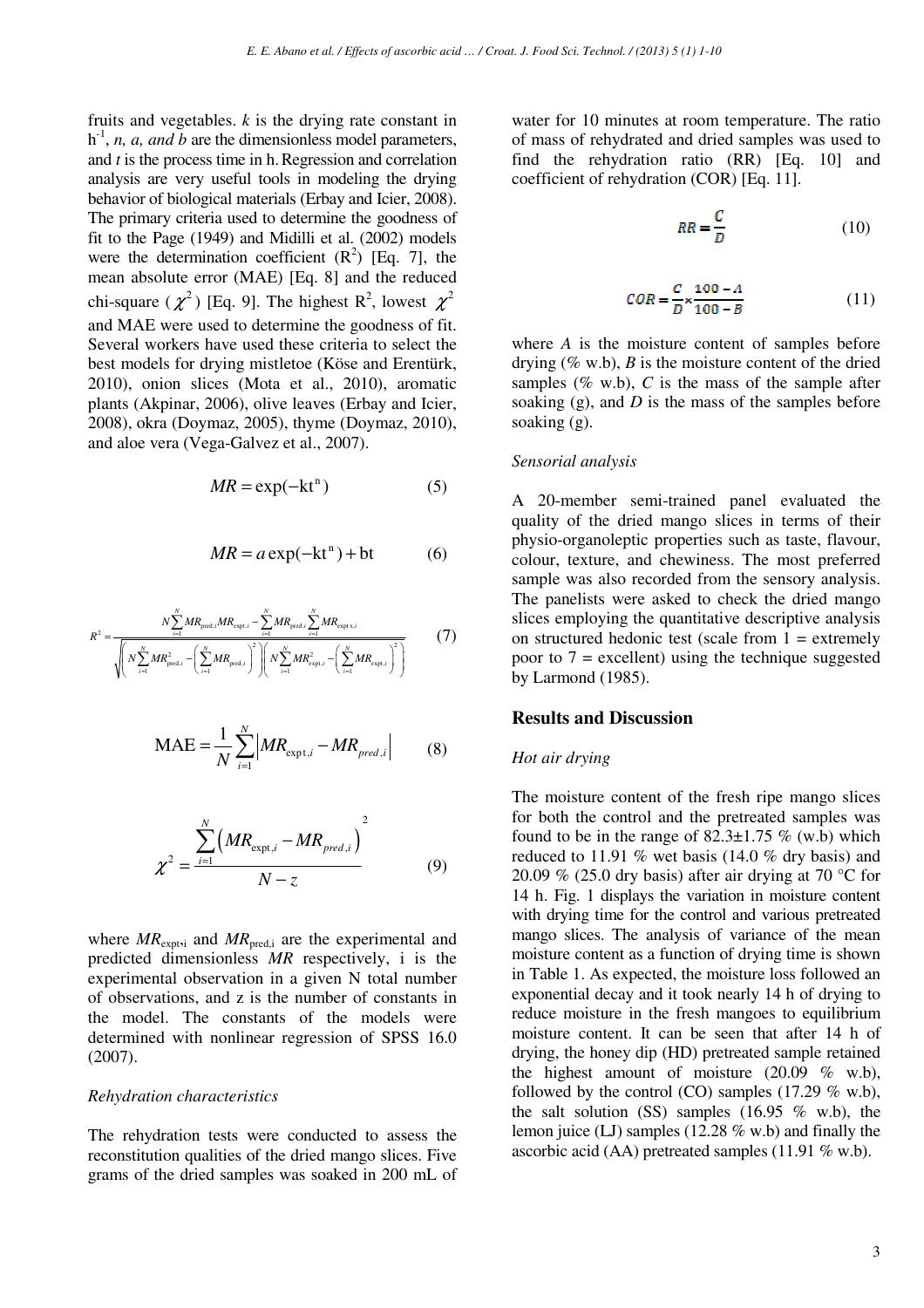

**Fig. 1.** Variations of moisture content versus drying time for the control and various pretreated mango slices

**Table 1.** Mean moisture content (%) of treated mango slices as a function of drying time

| Drying time | Pretreatment       |                 |                 |                    |                    |
|-------------|--------------------|-----------------|-----------------|--------------------|--------------------|
| (h)         | AA                 | SS              | LJ              | HD.                | CO                 |
| $\theta$    | 82.3               | 82.3            | 82.3            | 82.3               | 82.3               |
| 2           | $63.76^{\rm a}$    | $63.63^{\rm a}$ | $63.42^{\rm a}$ | $67.38^{b}$        | $66.12^{b}$        |
| 4           | $52.18^{\rm a}$    | $52.67^{\circ}$ | $52.01^a$       | 54.97 <sup>b</sup> | $55.00^{b}$        |
| 6           | 40.08 <sup>a</sup> | $43.8b^c$       | $42.88^{bc}$    | $44.38^{\circ}$    | $41.89^{ab}$       |
| 8           | $26.66^{\rm a}$    | $32.41^{\circ}$ | $30.69^b$       | $35.65^{\rm d}$    | $32.99^{\circ}$    |
| 10          | $16.63^{\circ}$    | $23.98^{\circ}$ | $20.19^{b}$     | $26.31^{\rm d}$    | $21.21^{b}$        |
| 12          | $13.26^{\rm a}$    | $19.49^{\circ}$ | $13.8^{\rm a}$  | $21.98^{\rm d}$    | $18.30^{b}$        |
| 14          | $11.91^a$          | $16.95^{b}$     | $12.28^{\rm a}$ | 20.09 <sup>c</sup> | 17.29 <sup>b</sup> |

Means in a row bearing the same letters are not significantly different at  $p = 0.05$ 

The ANOVA results show that there was no significant difference between the moisture content of the AA, LJ, and SS pretreated mango slices in the first 2 h of drying. Here, the HD pretreated and the CO samples lost moisture steadily with no significant difference. This trend continued after 4 h of drying. However, after 6 h of drying there was an overlapping significant difference between the mean moisture content of all the samples. The AA and the CO samples had no significant moisture content difference existing between them. Also, the LJ, SS, and CO slices had no observable significant difference in moisture retention. The SS, LJ, and HD samples showed a similar trend. However, there were significant differences in moisture content between the AA and SS pretreated samples.

At 8 h of drying, the SS pretreated and the CO samples recorded no significant differences  $(p = 0.05)$  in moisture content but significant differences existed between the other treated samples. A similar trend continued in the  $10^{th}$  and  $12^{th}$  h of drying with no significant differences between AA and LJ pretreated samples. When drying was completed, the AA, SS, and HD pretreated samples showed significant differences in moisture content with no significant differences between the AA-LJ and SS-CO slices respectively.

The low moisture content in AA dried products could be due to the leaching effect of the ascorbic acid, which affected the fruit tissues, making it easier for water to diffuse though during drying. This is consistent with the observations of Fuente-Blanco et al. (2006) that the pretreatment affects fruit tissues, making it easier for the water to diffuse during air drying. Lemon juice which is acidic in nature with a major component being ascorbic acid might have caused a similar effect on the tissue of the mangoes. The evaporation rate of salt solution could also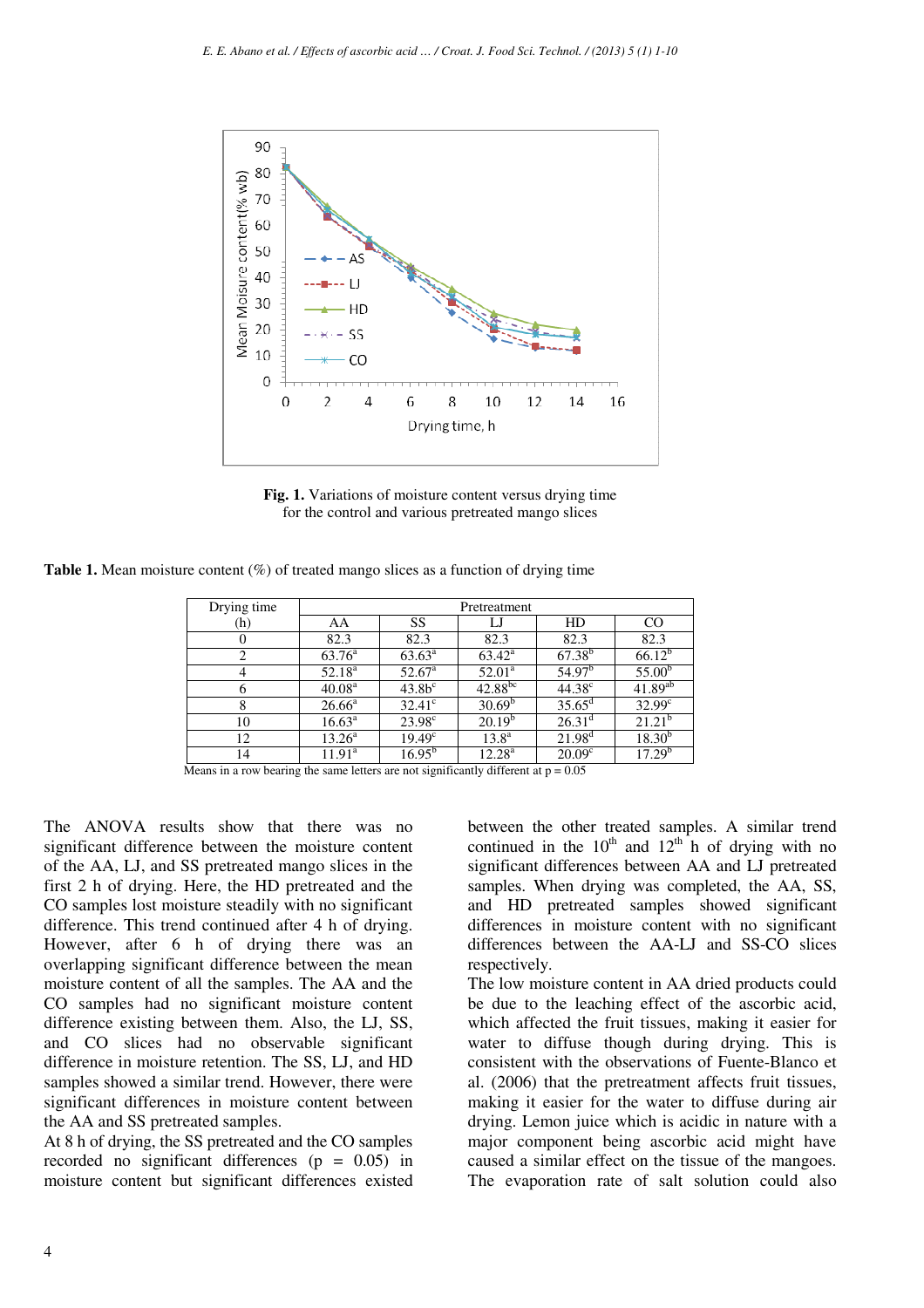account for its sharp fall in the first four hours. Common salt, made of sodium chloride resulting from a reaction between an acid and base, evaporates rapidly on heating. This may have resulted in the relatively high loss of moisture in the samples pretreated with the salt solution. The high moisture content retention in the honey dip pretreated samples might be due to the hygroscopic nature of honey. When it is exposed to hot air, casehardening is enhanced, which further slows down the heat and mass transfer within the tissues of the mangoes. The high sugar to acid ratio of the HD pretreated dried product may have enhanced the casehardening effect to slow down moisture transport. Sugar, when heated forms a gelatinous sticky coat around the mango slices, which is impermeable to moisture loss. This sticky coat prevents moisture loss from the samples pretreated with honey. More so, sugar becomes more viscous when melted, and this viscous fluid expanded to fill the pore spaces in the mango slices on heating and may have resulted in the high moisture content retention in the HD dried samples. Since samples pretreated with honey exhibited a viscous rather than an elastic behavior, it indicates that infusion of sugars caused plasticity of the mango slices. In drying of banana, apples, and kiwi in sucrose solution, similar results were reported by Panagiotou et al. (1998).

## *Fitting of the Drying Curves*

The mathematical modeling of the drying data using Eq. 5 and 6 for the control and pretreated mango slices dried at 70 °C air temperatures was performed. The results of such fitting, obtained with SPSS 16.0 software are shown in Table 2, which indicate the values of the estimated constants with the corresponding statistical  $\mathbb{R}^2$ , MAE, and  $\chi^2$  values characterizing each fitting. From the results obtained it is possible to verify that the experimental data fitted well to the models used in this study. It can be seen that the drying rate constant, *k* was higher for the pretreated mango samples than the control. This indicates that the drying rate potential of mangoes was enhanced with the application of the various pretreatments. The drying rate constant was however higher in the Midilli et al. (2002) thin-layer drying model than the Page (1949) model. Azoubel et al. (2010) dried bananas pretreated at 24 kHz for 10, 20, and 30 min at 50 and 70 °C and found the k parameter in the Page (1949) model to increase with air temperature (except the samples pretreated for 30 min). Azzouz et al. (2002) concluded that k was a function of air temperature and initial moisture content of grapes.

The high values of  $\mathbb{R}^2$ , and low values of MAE, and  $\chi^2$  recorded in this study show that the experimental data are closely bound to the simulated data for the models tested around logarithmic curves throughout the drying process. This means that the two models could satisfactorily describe the convective hot air drying of mangoes. The relatively higher  $R^2$  and lower MAE and  $\chi^2$  values indicate the suitability of the Midilli et al. (2002) model to describe the profile of the moisture ratio of mango slices to the temperature studied better than the Page (1949) model. Previous authors have used these models to accurately simulate the drying of banana (Azoubel et al., 2010), cashew apple (Azoubel et al., 2009), kiwi (Simal et al., 2005), mango (Abano et al., 2011), among others.

**Table 2.** Results of curve fitting to the Page (1949) and Midilli et al. (2002) models

| Pretreatme<br>nt | Model name & expression                     | Model constant                             | $R^2$    | <b>MAE</b> | $\chi^2$ |
|------------------|---------------------------------------------|--------------------------------------------|----------|------------|----------|
| AA               |                                             | k:0.080, n:1.442                           | 0.98737  | 0.01369    | 0.002    |
| <b>SS</b>        | Page                                        | $k:0.104$ , n:1.289                        | 0.98636  | 0.01369    | 0.002    |
| IJ               | $MR = \exp(-kt^n)$                          | $k:0.087$ , n:1.357                        | 0.98226  | 0.0158     | 0.0026   |
| HD               |                                             | $k:0.084$ , n:1.397                        | 0.99241  | 0.01045    | 0.0011   |
| CO               |                                             | k:0.076, n:1.468                           | 0.98855  | 0.01311    | 0.0018   |
| AA               | Midilli et al.<br>$MR = a \exp(-kt^n) + bt$ | $k:0.093$ , n:1.259<br>a:0.987, b:0.007    | 0.99368  | 0.00968    | 0.0015   |
| SS.              |                                             | $k:0.133$ , n:0.989<br>$a:0.995, b:-0.013$ | 0.99547  | 0.0079     | 0.0010   |
| $_{\rm LJ}$      |                                             | $k:0.115$ , n:1.009<br>a:0.993, b:0.016    | 0.99446  | 0.0088     | 0.00125  |
| HD               |                                             | k:0.101, n:1.184<br>a:0.995, b:0.008       | 0.99783  | 0.00559    | 0.0005   |
| CO               |                                             | $k:0.088$ , n:1.288<br>a:0.989, b:0.007    | 0.993758 | 0.00968    | 0.0015   |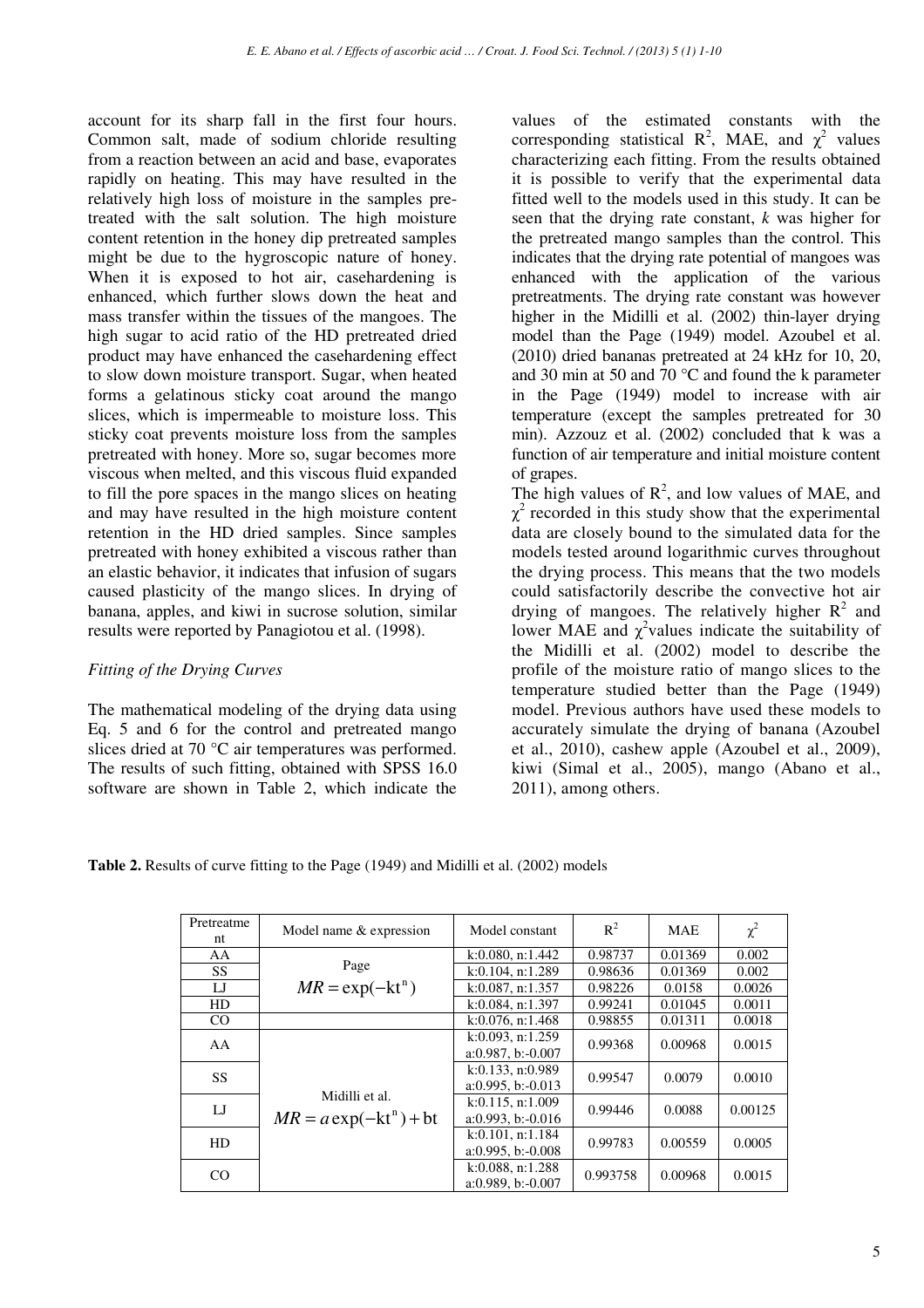#### *Effective moisture diffusivity*

Fig. 2 displays the variation of ln(MR) against drying time for the control and the various pretreated mangoes. In general,  $ln(MR)$  against drying time followed straight line equations with negative slopes. However in the latter part of the drying, the curves did not follow the straight line behavior. The pretreatments affected the effective moisture diffusivity coefficients. Under drying conditions of  $70^{\circ}$ C air temperature and 5 mm sample thickness, the effective moisture diffusivity values were found to be  $2.22 \times 10^{-10}$  m<sup>2</sup>/s,  $1.80 \times 10^{-10}$  m<sup>2</sup>/s,  $2.01 \times 10^{-10}$  $\text{m}^2/\text{s}$ , 1.93 × 10<sup>-10</sup> m<sup>2</sup>/s, and 2.31 × 10<sup>-10</sup> m<sup>2</sup>/s for AA, SS, LJ, HD, and control pretreated samples respectively. The values of the  $D_{\text{eff}}$  obtained from this research lie within the general range of  $10^{-12} - 10^{-8}$  $m<sup>2</sup>s<sup>-1</sup>$  for drying of food materials (Zogzas et al., 1996). The values of the correlation coefficients

ranged between 0.8617 and 0.9294. The relatively high value of correlation coefficient indicates good fitness between experimental and predicted values. The effective moisture diffusivity  $(D_{\text{eff}})$  values recorded for hot-air drying of mango slices are within those existing in the literature, such as 5.30-17.73  $\times 10^{-10}$  m<sup>2</sup>s<sup>-1</sup> for aloe vera (Vega et al., 2007), 1.345-2.658  $\times 10^{-8}$  m<sup>2</sup>s<sup>-1</sup>for onion slices (Lee and Kim, 2008), 1.097-5.991  $\times 10^{-9}$  m<sup>2</sup>s<sup>-1</sup> for thyme (Doymaz, 2010), and 5.13-10.  $26 \times 10^{-10}$  m<sup>2</sup>s<sup>-1</sup> for tomato slices (Abano et al., 2011). The difference in moisture diffusivities values might be attributable to the different cell arrangements in different materials. The *Deff* of a food material characterizes the internal mass transport property of moisture which includes molecular diffusion, liquid diffusion, vapour diffusion, hydrodynamics flow, and other possible mass transport mechanisms (Karthanos et al., 1990).



**Fig. 2.** Variation in In(MR) with time for the untreated(control) mango slices

#### *Rehydration characteristics*

Because most dried products are reconstituted prior to their final use, the rehydration properties of dried products are used as quality criteria to indicate the physical and chemical changes as a result of drying. They are affected by processing conditions, sample composition, and sample preparation and extent of structural and chemical disruptions induced by drying (Krokida and Maroulis, 2001). Higher values of coefficient of rehydration (COR) and rehydration ratio (RR) are considered better than lower ones

(Vadiwambal and Jayas, 2007). Five-gram samples of dried mango slices were re-hydrated by soaking them in cold water at room temperature for 10 minutes. The minimum RR of 1.62 was obtained for 5 mm thick slices pretreated with salt solution and the maximum RR of 2.23 was obtained from ascorbic acid samples. RR and COR values are presented in Table 3. On rehydration, all the samples except the ascorbic acid mango slices absorbed water more slowly and did not regain the firm texture associated with the fresh mangoes. It can be seen that there is not much difference in the rehydration properties of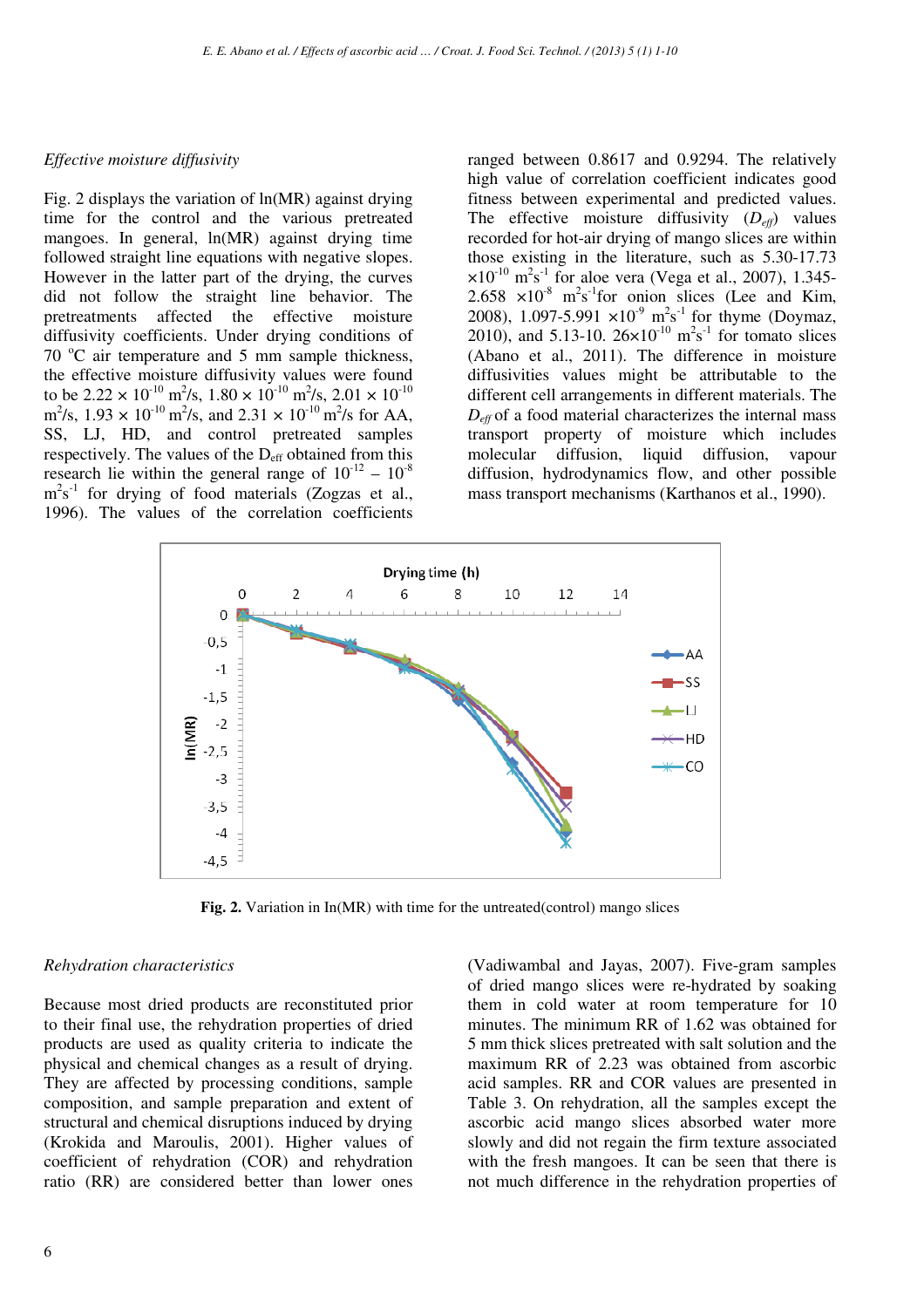the different pretreated samples. The highest RR in the AA pretreated samples indicates that there were stiffer and more open structures in the AA dried samples and the rehydrating water filled out the capillaries, making these samples to acquire less resistance to deformation and thereby promoting swelling of polymers and further water absorption. Abano and Sam-Amoah (2011) studied the rehydration properties of dried bananas (7mm thick and 60 and 70 °C air temperature) and observed minimum and maximum rehydrated capacities of 121.5 % and 171.6 % in banana slices pretreated with ascorbic acid and lemon juice respectively. In hot-air dried apple slices, Askari et al. (2006) reported a rehydration capacity of 404.6 % for rehydration characteristics. They concluded that intercellular gaps were created during drying, which absorbed a large amount of water during rehydrated to give rise to an increased rehydrated capacity. The AA pretreated samples may have resulted in creation of more intracellular gaps than the other pretreatments. Kathirvel et al. (2006) studied the RR characteristics of coriander (Coriander sativum L), mint (Mentha specata L), dill (Anethum graveolens L) and parsley (petroselinum crispum Mill) and reported that higher RR at higher microwave power can be attributed to the development of greater internal stresses during drying. Maskan (2001) studied the rehydrated characteristics of kiwi (Actinidia deliciosa) during hot air and microwave drying and observed a higher rehydration capacity and lower absorption rate for hot–air-dried samples than the microwave samples.

**Table 3.** Rehydration properties of mango slices dried at 70 °C

| Treatments    | Rehydration ratio (RR) | Coefficient of<br>rehydration (COR) |
|---------------|------------------------|-------------------------------------|
| Ascorbic acid | $2.23^{\rm a}$         | $0.44^{\rm a}$                      |
| Lemon juice   | $1.84^{ab}$            | $0.37^{\circ}$                      |
| Honey dip     | $1.72^c$               | $0.38^{b}$                          |
| Salt solution | $.62^{\circ}$          | $0.35^d$                            |
| Control       | $.84^{ab}$             | ገ 30'                               |

Means in column bearing the same letter are not significant at  $p=0.05$ 

## *Sensorial characteristics*

A sensorial analysis was done to determine the quality of the dried mangoes in terms of taste, flavour, colour, texture, and chewiness. On the basis of taste, statistical analysis of the hedonic test showed that HD pretreated slices scored the highest  $(5.40\pm1.47)$ , followed by CO  $(4.50\pm0.83)$ , AA  $(4.20 \pm 1.11)$ , LJ  $(4.15 \pm 0.88)$ , and finally the SS pretreated mango slices (3.70±1.34). All the dried products with the exception of the SS pretreated samples scored at least good. In terms of the flavour, there was a decreasing preference for the HD pretreated products (4.95±1.36), followed by the CO  $(4.20\pm0.83)$ , SS  $(4.20\pm0.89)$ , LJ  $(4.00\pm0.73)$ , and AA (4.00±0.79). A similar trend was observed for colour and texture as shown in Table 3. However, a different trend was observed for chewiness. The degree of preference was highest in HD pretreated dried products  $(4.63\pm0.96)$ , followed by AA  $(4.37\pm1.01)$ , LJ  $(4.32\pm0.95)$ , CO  $(4.16\pm0.96)$  and SS  $(4.11\pm0.99)$ in that order. In terms of flavour, texture, and chewiness, the panelists scored all at least good. The overall preference by the semi-trained panelist for the dried products is shown in Fig. 3. Honey dip treated samples had the highest score  $(45 \%)$ , with the control and ascorbic acid treated samples scoring the same mark of 20 %. Lemon juice samples scored 15 % while the salt treated samples scored nil.

The highest overall preference for honey pretreated products could be attributable to the sugar content (75-80 %), resulting in the sweet taste and subsequent preference by panelists. Also, the preference of panelist for ascorbic acid treated products could be due to the taste of vitamin C tablet, which positively influenced the original taste of the mango slices. The taste of lemon treated products was influenced by the sour nature of the lemon juice, which may have affected the taste of the dried products negatively. The taste of salt treated products, which was least preferred, might be due to the chemical reaction of the salt solution with the sugary nature of the mango slices. Unsurprisingly, in Ghana, many people dislike such combination of salt and sugar in food processing. The preference for the control products indicated that pre-treatments had no remarkable influence on the panelist preference for taste, flavour, texture, and colour of the treated mango slices with the exception of the chewiness. More so, it was revealed in Table 4 that pretreatment had influence on the panelist scores for colour, flavour and texture of the dried samples. This is because honey and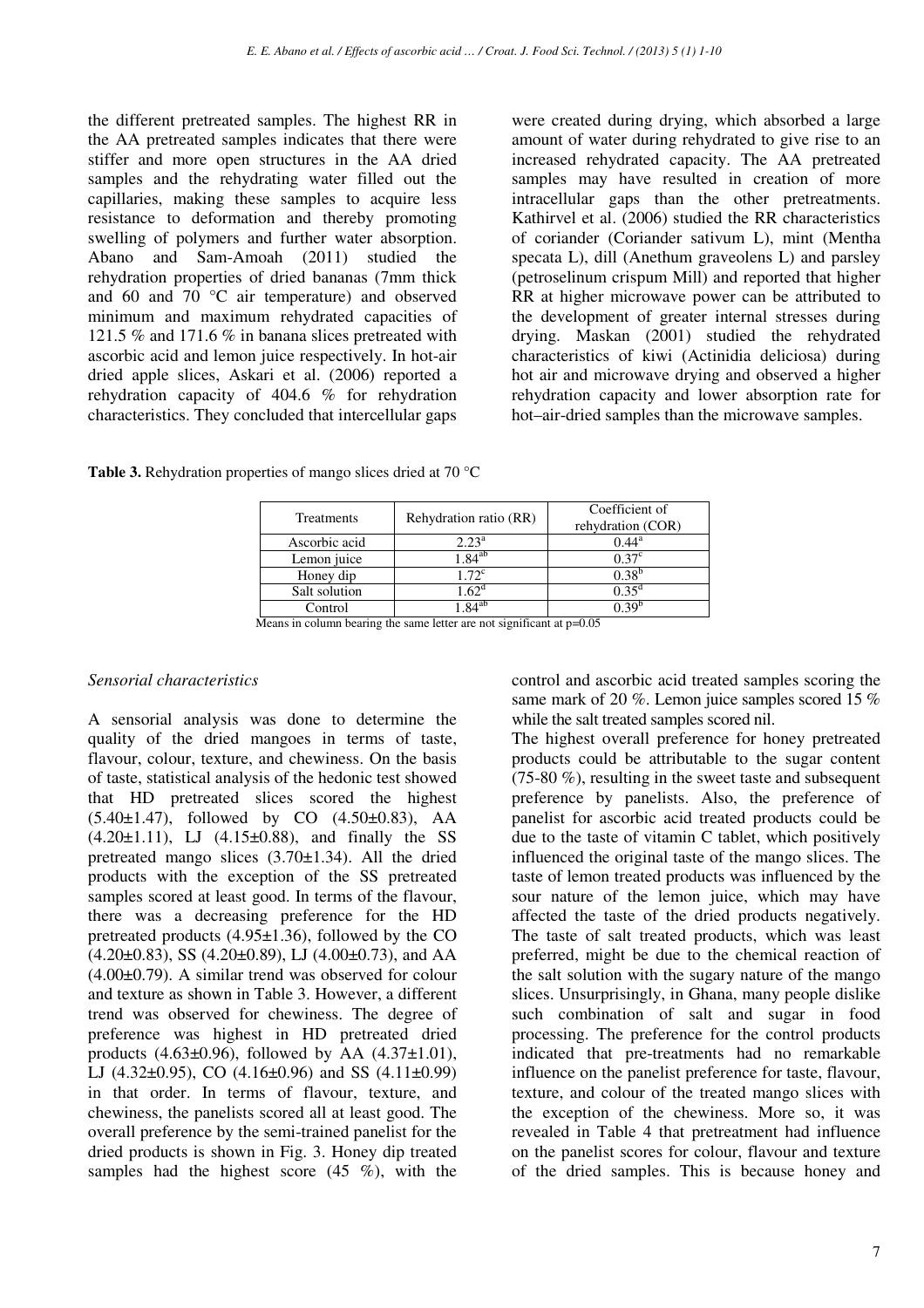ascorbic acid treated samples, which had highest and lowest scores respectively in colour, also had the same trend for flavour and texture. There was however no direct correlation between the ranking for taste, flavour, and chewiness as is shown by the hedonic test. Nevertheless, the flavour and chewiness of the dried mangoes should not be taken for granted. Nutritionally, the taste of dried foods is related by their flavour and texture.

The texture of the dried samples was described as tough. It was tender and quite chewy and generally pleasant. The colour of the dried mango slices ranged from light brown to yellowish-brown. Changes in the texture of dried foods are an important cause of quality deterioration. It has been explained that loss of texture is caused by gelatinization of starch, crystallization of cellulose, and localized variations in the moisture content during drying, which set up internal stresses leading to rupture (Fellows, 1998).

The rupture compresses and permanently distorts the relatively rigid cells, to give food a shrunken shiveled appearance. This may be responsible for the variation in the quality of texture and the collapsed cell structure of the dried mangoes. Lin et al. (1998) studied the sensory properties of air-dried and microwave-vacuum-dried carrot slices, which were water blanched initially. The vacuum-microwavedried carrot slices received the highest ratings for texture, odor and overall acceptability as compared to the air-dried carrot slices. Fathima et al. (2001) studied the sensory attributes (appearance, colour, odour and overall quality) of coriander (*Coriander sativum*), mint (*Mentha spicata*), fenugreek (*Trigonella foenum-graceum*), amaranth (*Amaranthus sp.*) and shepu (*Peucedanum graveolens*). Amaranth had similar scores for fresh and dried ones; however, there was a significant decrease for the sensory attributes of other greens.

**Table 4.** Hedonic test scores of dried mango slices for the various pre-treatments

| Sensory   | Pretreatment                 |                              |                              |                              |                              |
|-----------|------------------------------|------------------------------|------------------------------|------------------------------|------------------------------|
| property  | AA                           | SS                           | IJ                           | HD                           | <sub>CO</sub>                |
| Taste     | $4.20 \pm 1.11$ <sup>c</sup> | $3.70 \pm 1.34$ <sup>a</sup> | $4.15 \pm 0.88$ <sup>c</sup> | $5.40 \pm 1.47$ <sup>a</sup> | $4.50\pm0.83^{b}$            |
| Flavour   | $4.00 \pm 0.79$ <sup>c</sup> | $4.20\pm0.89^{\circ}$        | $4.00 \pm 0.73$ <sup>c</sup> | $4.95 \pm 1.36^a$            | $4.20\pm0.83^{b}$            |
| Colour    | $3.95 \pm 0.95$ <sup>d</sup> | $4.20\pm0.89^{\circ}$        | $4.10\pm0.85^{\circ}$        | $4.65 \pm 1.46^a$            | $4.30\pm0.80^{\circ}$        |
| Texture   | $4.00 \pm 0.80$ <sup>c</sup> | $4.10 \pm 1.07$ <sup>c</sup> | $4.00 \pm 1.17$ <sup>c</sup> | $4.45 \pm 1.19^a$            | $4.20 \pm 1.06^{\circ}$      |
| chewiness | $4.37 \pm 1.01^{\mathrm{b}}$ | $4.11 \pm 0.99$ <sup>c</sup> | $4.32\pm0.95^{\circ}$        | $4.63 \pm 0.96^a$            | $4.16 \pm 0.96$ <sup>c</sup> |

Means in row bearing the same letter are not significant at  $p=0.05$ . Values are means plus or minus standard deviation.



**Fig. 3.** Panelists overall preferences for the dried mango slices

### **Conclusions**

This work focused on the effect of different pretreatments on the drying characteristics of mango

slices and the physio-organoleptic properties of dried products. Pretreatments affected the drying kinetics and rehydration properties of the dried mangoes. The moisture diffusivity coefficient was found to be 2.22  $\times$  10<sup>-10</sup> m<sup>2</sup>/s, 1.80  $\times$  10<sup>-10</sup> m<sup>2</sup>/s, 2.01  $\times$  10<sup>-10</sup> m<sup>2</sup>/s, 1.93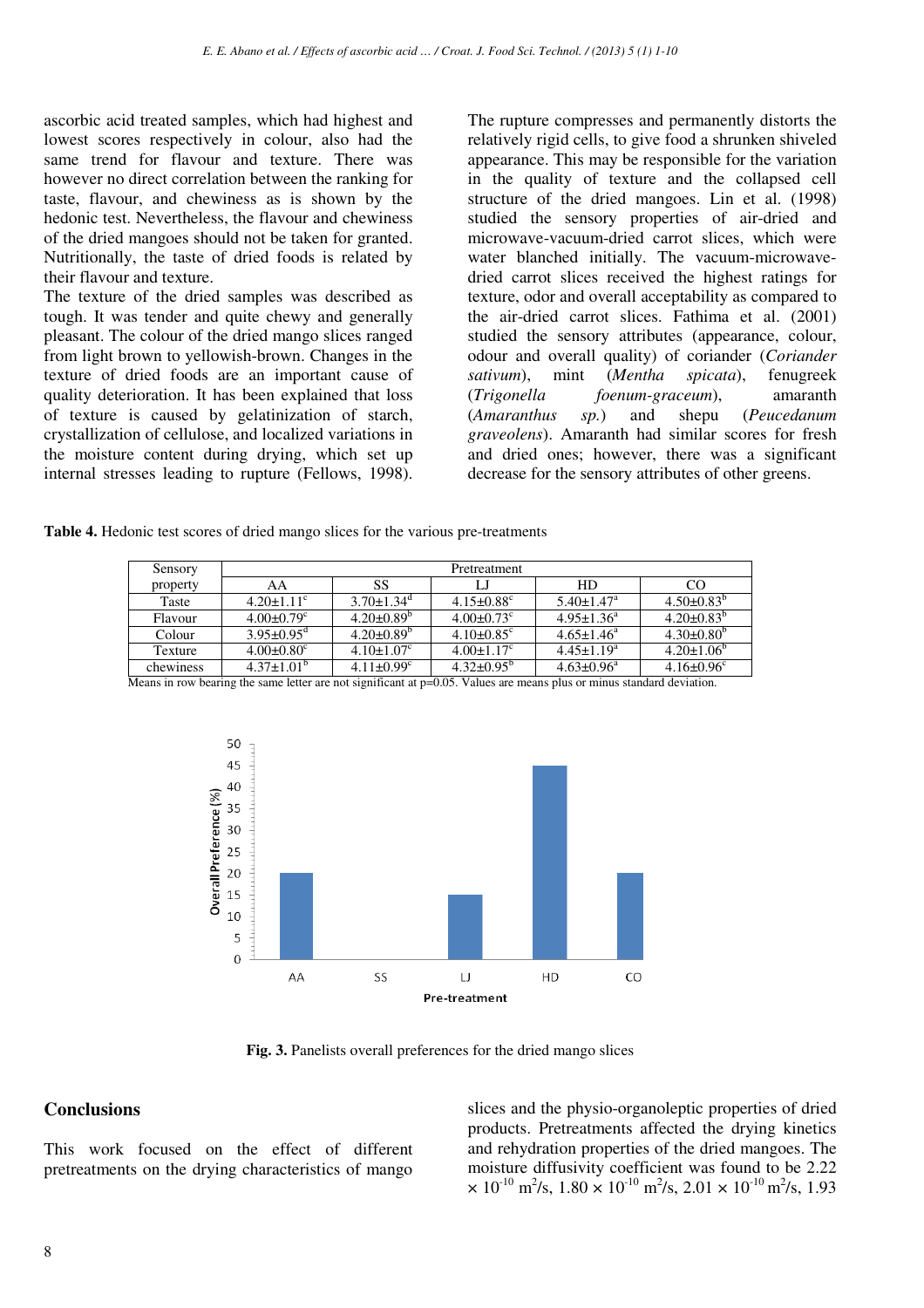$\times$  10<sup>-10</sup> m<sup>2</sup>/s, and 2.31  $\times$  10<sup>-10</sup> m<sup>2</sup>/s for AA, SS, LJ, HD pretreated and control (CO) samples respectively. The minimum rehydration ratio of 1.62 was obtained for the slices treated with salt solution while the maximum rehydration capacity of 2.23 occurred in the ascorbic acid dried samples. Honey treated mango slices had the highest score (45 %) for overall acceptability, followed by the control and ascorbic treated samples with a score of 20 %, then lemon juice with a score of 15 %, with salt treated samples scoring the least (zero percent). Formation of open structure due to ascorbic acid pretreatment was concluded on the basis of the result obtained during drying of mangoes. The ascorbic acid removed bridges in the dried mango tissues promoting polymer hydration and swelling. It resulted in better rehydrated properties than the other dried products. Enhanced drying rate, rehydrated properties, and acceptability are advantages of pretreatment prior to food dehydration.

## **References**

- Abano, E.E., Ma, H., Qu, W. (2011): Influence of Air temperature on the Drying Kinetics and Quality Of Tomato Slices. *J. Food Process Technol* 2 (5), 1-9.
- Abano, E.E, Sam-Amoah, L.K. (2011): Effects of different pretreatments on drying characteristics of banana slices. *J Eng and Applied Sci*. 6 (3), 121-129.
- Akpinar, E.K. (2006): Mathematical modeling of thin layer drying process under open sun of some aromatic plants. *J. Food Eng*. 77, 864-870.
- Andress, E.C., Harrison, J.A. (2006): So Easy To Preserve, (Bulletin 989, 5th Ed.) Cooperative Extension Service, University Of Georgia, Athens.
- AOAC. (1990). Official methods of analysis of the association of official analytical chemists. Association of Official Analytical Chemists, 1058-1059. Washington DC.
- Askari, G., Emam-Djomeh, Z., Mousavi, S.M. (2006): Effects of combined coating and microwave assisted hot air drying on the texture, microstructure and rehydrated characteristics of apple slices. *Food Sci Technol Intern*. 12 (1), 39-46.
- Azoubel, P.M., Baima, M.A., Amorim, M.R., Oliveira, S.S.B. (2010): Effect of ultrasound on banana Cv Pacovan drying kinetics. *J. Food Eng* 97, 194-198.
- Azoubel, P.M., El-Aouar, A.A., Tonon, R.V., Kurozawa, L.E., Antonio, G.C., Murr, F.E.X., Park, K.J. (2009): Effect of osmotic dehydration on the drying kinetics and quality of cashew apple. *Intern J. Food Scie & Technol,* 44, 980-986.
- Azzouz, S., Guizani, A., Jomaa, W., Belghith, A. (2002): Moisture diffusivity and drying kinetic equation of convective drying of grapes. *J. Food Eng*. 55, 323- 330.
- Crank, J. (1975): The Mathematics of Diffusion, 2 nd Ed., Clarendon Press, Oxford, UK.
- Doymaz, I. (2004): Pretreatment effect on sun drying of mulberry fruits (Morus alba L). *J. Food Eng*. 65, 205- 209.
- Doymaz, I. (2005): Drying characteristics and kinetics of okra. *J. Food Eng*. 69, 275-279.
- Doymaz, I. (2010): Drying of thyme (Thymus Vulgaris L.) and Selection of a suitable thin-layer drying model. *Food Process Preserv*. 35, 458-465.
- Erbay, Z., Icier, F. (2008): Thin-layer drying behaviors of Olive leaves (Olea Europaea L.). *J. Food Process Eng.* 33, 287-308.
- Fathima, A., Begum, K., Rajalaksmi, D. (2001): Microwave drying of selected greens and their sensory characteristics. *Plant Foods for Human Nutrition* 56 (4), 303-311.
- Fellows, P.J. (1998): Food Processing Technology, Principle and Practice. Woodhead Pusblishing Limited, Great Britain.
- Fuente-Blanco, S., Sarabia, E.R.F., Acosta-Aparicio, V.M., Blanco-Blanco, A., Gallego-Juárez, J.A. (2006): Food drying process by power ultrasound. *Ultrasonics Sonochem* 44, e523-e527.
- Gazenfer, E., Sefa, T. (2006): Colour retention of red peppers by chemical pretreatment during greenhouse and open sun drying. *J. Food Eng*. 76, 446-452.
- Jayaraman, K.S., Gupta, D.K.D. (2006): Drying of fruits and vegetables. In Mujumdar, A. S. (Ed.), Handbook of Industrial Drying (third edition). UK: Taylor, Francis, pp. 606-634.
- Karthanos, V.T., Villalobos, G., Savacos, G.D. (1990): Comparison of methods of estimation of effective moisture diffusivity from drying data. *J. Food Sci* 55 (1), 218-231.
- Kathirvel, K., Naik, K.R., Gariepy, Y., Orsat, V., Raghavan, G.S.V. (2006): Microwave drying- A promising alternative for the herb processing industry. Canadian Society for Bioengineering, Paper No. 06- 212, Edmonton, Alberta, 16-19 July.
- Khaisheh, M.A.M, Cooper, T.J.R., Magee, T.R.A. (1997): Microwave and air drying. Fundamental considerations and assumptions for the simplified thermal calculations of volumetric power absorption. *J. Food Eng* 33 (2), 207-219.
- Köse, B., Erentürk, S. (2010): Drying Characteristics of mistletoe (Viscum album L.) in convective and UV combined convective type dryers*. Industr Crops and Prod*. 32, 394-399.
- Krokida, M.K., Maroulis, Z.B. (2001a): Quality changes during drying of food materials. In: Drying Technology in Agriculture and Food Sciences (Mujumdar A S, ed). Oxford IBH, Delhi, India.
- Krokida, M.K., Maroulis, Z.B. (2001b): Structural properties of dehydrated products during rehydrated. *Intern J. Food Sci and Technol* 36 (5), 529-538.
- Larmond, E. (1985): Laboratory Methods for Sensory Evaluation of Food. Publ. 1637, Canada Department of Agriculture, Ottawa.
- Lee, J.H., Kim, H.J. (2008): Drying kinetics of onion slices in a hot-air dryer. *J.Food Sci. Nutr*. 13, 225-230.